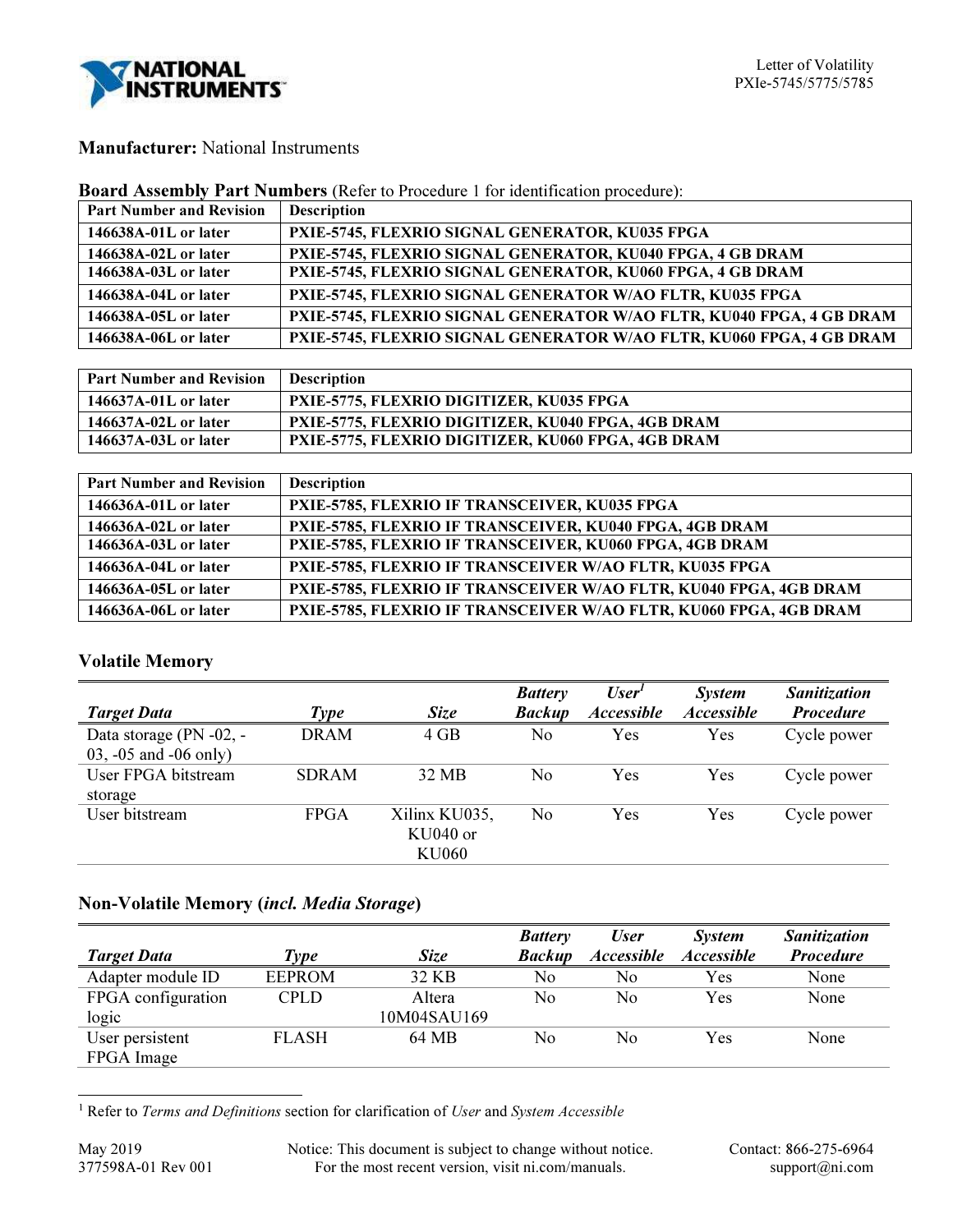

| Default persistent    | <b>FLASH</b> | 64 MB | No | No. | Yes | None        |
|-----------------------|--------------|-------|----|-----|-----|-------------|
| FPGA image            |              |       |    |     |     |             |
| Golden FPGA image     | <b>FLASH</b> | 64 MB | No | Nο  | Yes | None        |
| Calibration constants | EEPROM       | КB    | No | Yes | Yes | Procedure 2 |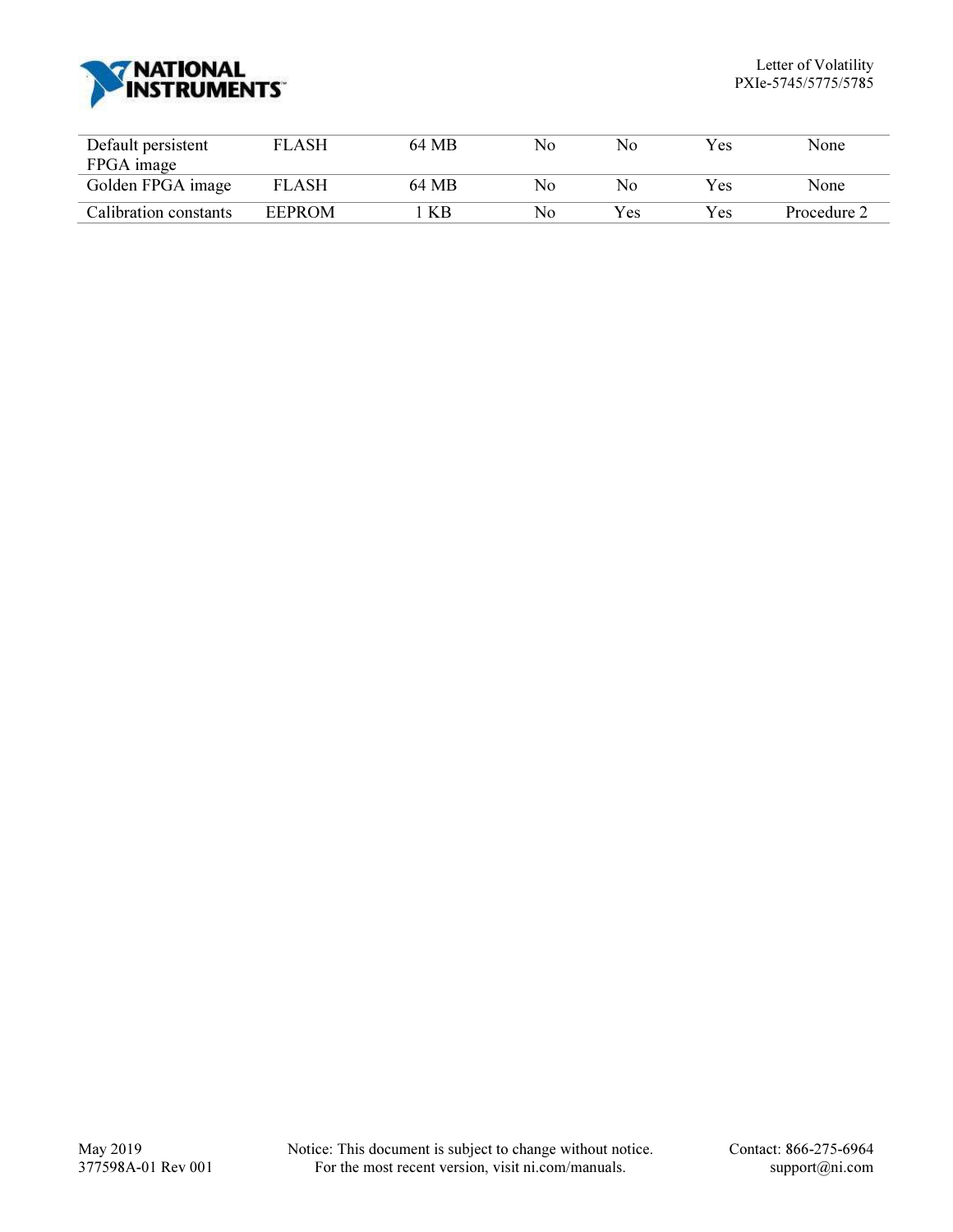

### **Procedures**

#### Procedure 1 – Board Assembly Part Number identification:

To determine the Board Assembly Part Number and Revision, refer to the label applied to the surface of your product. The Assembly Part Number should be formatted as "P/N: 146636a-xxL", "P/N: 146637a-xxL", or "P/N: 146638a-xxL" where "a" is the letter revision of the assembly (e.g. A, B, C…) and "xx" describes the product version.

#### Procedure 2 – Calibration Constants EEPROM:

Requirements: LabVIEW 2018 or later and FlexRIO 18.7 or later

The calibration constants EEPROM can be cleared by using the FlexRIO API to overwrite the memory space with arbitrary values. To clear the storage through LabVIEW, complete the following steps:

- 1. Find and open the example LabVIEW Project "Read-Write Calibration Data" at "C:\<Program Files>\National Instruments\<LabVIEW>\examples\FlexRIO\System Calibration\" (replace <LabVIEW> with version of LabVIEW running on system).
	- a. Alternatively, create a new VI and drop the "Write Calibration Data" VI from the FlexRIO API palette.
- 2. Select your FlexRIO device from FPGA Resource dropdown and set Calibration Operation to Write.
- 3. Run VI with Calibration Data set to 0, or other arbitrary value, to clear values in flash memory.
- 4. Repeat Step 3 for entire memory space to clear entire EEPROM memory. Set the Read option for the Calibration Operation to verify data has been cleared or to check sections of memory for other unintended values.

This memory space is also exposed to the C API. Use the following code as reference to clear it:

```
 // Open session to the resource 
 niFlexRIO_OpenSession(resource, bitfile, 0, &session) 
 // Determine calibration storage size 
 niFlexRIO_GetAttributeInt32(session, NULL, kFlexRIO_CalibrationStorageSize, &size) 
 // Allocate byte buffer of zeros 
zeros = calloc(size, 1); // Write zeros to the device 
niFlexRIO WriteCalibrationData(session, 0, zeros, size)
```